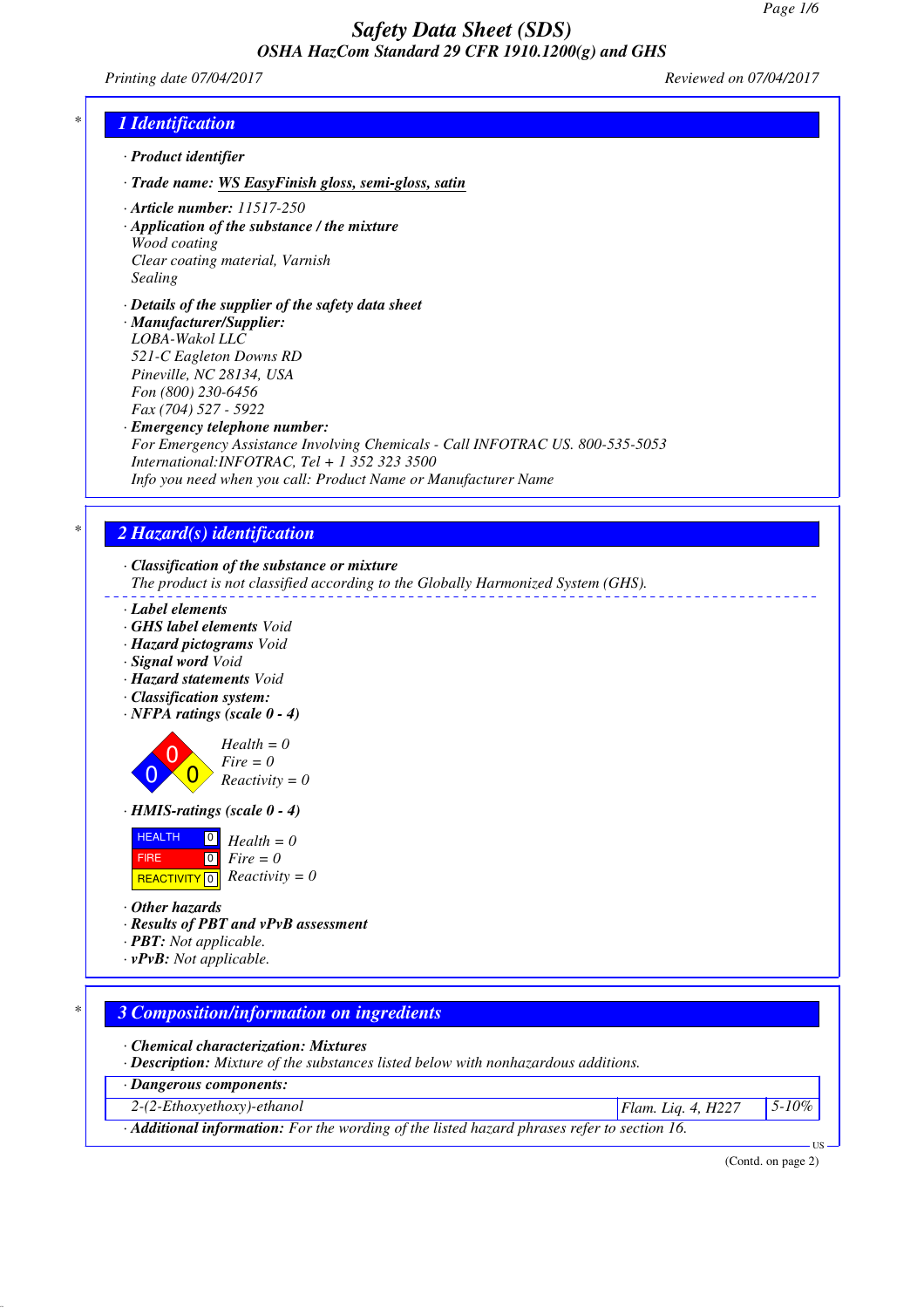*Printing date 07/04/2017 Reviewed on 07/04/2017*

#### *Trade name: WS EasyFinish gloss, semi-gloss, satin*

(Contd. of page 1)

## *4 First-aid measures*

- *· Description of first aid measures*
- *· General information: No special measures required.*
- *· After inhalation: Supply fresh air; consult doctor in case of complaints.*
- *· After skin contact: Generally the product does not irritate the skin.*
- *· After eye contact: Rinse opened eye for several minutes under running water.*
- *· After swallowing: If symptoms persist consult doctor.*
- *· Information for doctor:*
- *· Most important symptoms and effects, both acute and delayed No further relevant information available.*
- *· Indication of any immediate medical attention and special treatment needed*
- *No further relevant information available.*

## *\* 5 Fire-fighting measures*

- *· Extinguishing media*
- *· Suitable extinguishing agents: Use fire fighting measures that suit the environment.*
- *· Special hazards arising from the substance or mixture No further relevant information available.*
- *· Advice for firefighters*
- *· Protective equipment: No special measures required.*

### *\* 6 Accidental release measures*

- *· Personal precautions, protective equipment and emergency procedures Not required.*
- *· Environmental precautions:*

*Do not allow product to reach sewage system or any water course.*

*Inform respective authorities in case of seepage into water course or sewage system.*

*· Methods and material for containment and cleaning up:*

*Absorb with liquid-binding material (sand, diatomite, acid binders, universal binders, sawdust).*

- *· Reference to other sections*
- *No dangerous substances are released.*
- *See Section 7 for information on safe handling.*
- *See Section 8 for information on personal protection equipment.*
- *See Section 13 for disposal information.*
- *· Protective Action Criteria for Chemicals*

| $\cdot$ PAC-1: |                                   |                              |
|----------------|-----------------------------------|------------------------------|
|                | 2-(2-Ethoxyethoxy)-ethanol        | 75 ppm                       |
|                | Siliciumdioxid                    | $18$ mg/m $3$                |
|                | $121-44-8$ triethylamine          | $1$ ppm                      |
|                | 108-01-0 2-dimethylaminoethanol   | $3.7$ ppm                    |
| $\cdot$ PAC-2: |                                   |                              |
|                | 2-(2-Ethoxyethoxy)-ethanol        | $100$ ppm                    |
|                | Siliciumdioxid                    | $\sqrt{740}$ mg/m3           |
|                | $121-44-8$ triethylamine          | 170 ppm                      |
|                | $108-01-0$ 2-dimethylaminoethanol | $\sqrt{40}$ ppm              |
| $\cdot$ PAC-3: |                                   |                              |
|                | 2-(2-Ethoxyethoxy)-ethanol        | 450 ppm                      |
|                | Siliciumdioxid                    | $\sqrt{4,}500 \text{ mg/m}3$ |
|                | $121-44-8$ triethylamine          | 1,000 ppm                    |
|                | $108-01-0$ 2-dimethylaminoethanol | 72 ppm                       |

(Contd. on page 3)

US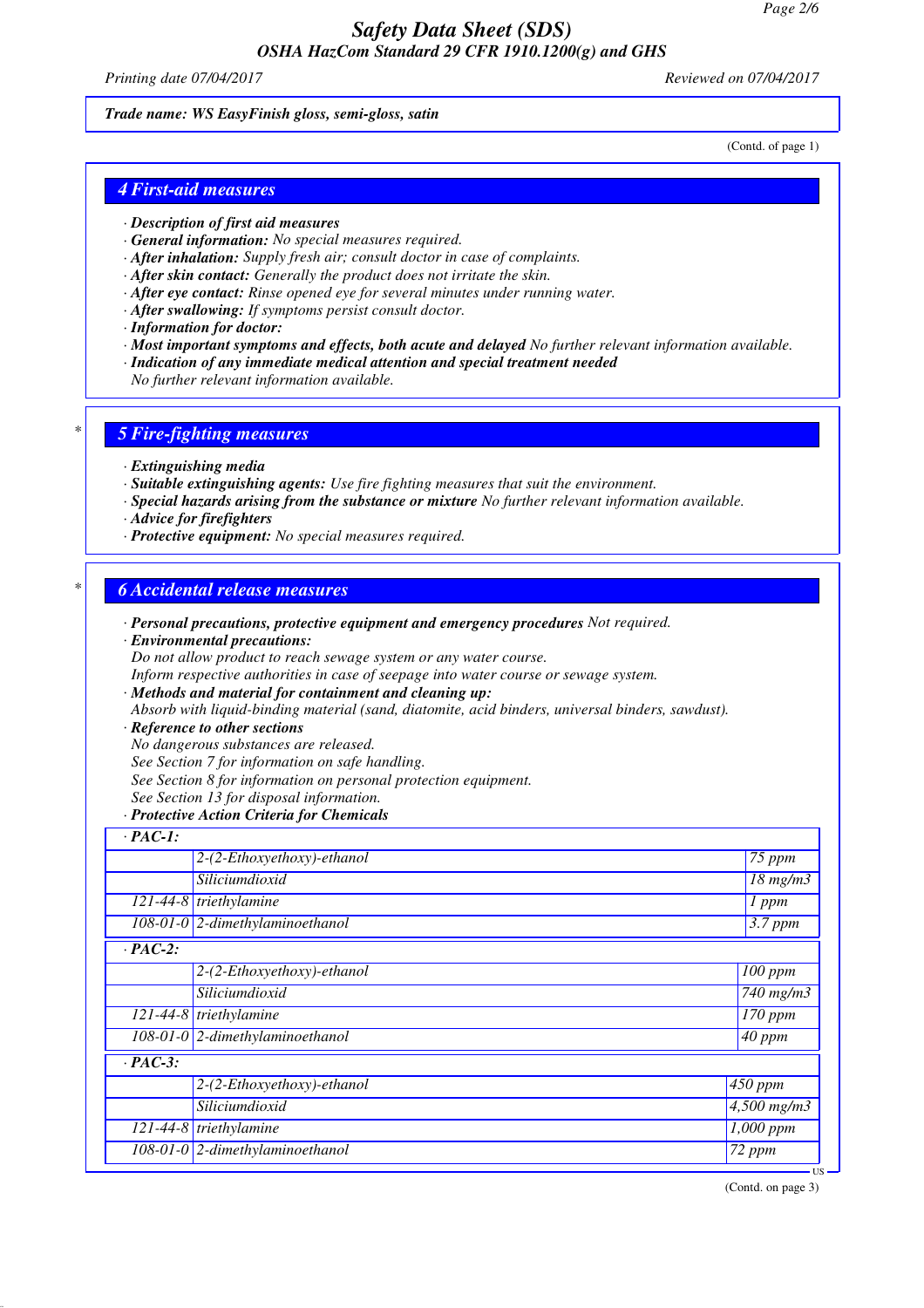*Printing date 07/04/2017 Reviewed on 07/04/2017*

(Contd. of page 2)

*Trade name: WS EasyFinish gloss, semi-gloss, satin*

*\* 7 Handling and storage*

- *· Handling:*
- *· Precautions for safe handling No special measures required.*
- *· Information about protection against explosions and fires: No special measures required.*
- *· Conditions for safe storage, including any incompatibilities*

*· Storage:*

- *· Requirements to be met by storerooms and receptacles: No special requirements.*
- *· Information about storage in one common storage facility: Not required.*
- *· Further information about storage conditions: None.*
- *· Storage class: 12*
- *· Specific end use(s) No further relevant information available.*

*\* 8 Exposure controls/personal protection*

*· Additional information about design of technical systems: No further data; see item 7.*

*· Control parameters*

*· Components with limit values that require monitoring at the workplace:*

*2-(2-Ethoxyethoxy)-ethanol*

*WEEL Long-term value: 25 ppm*

*· Additional information: The lists that were valid during the creation were used as basis.*

- *· Exposure controls*
- *· Personal protective equipment:*
- *· General protective and hygienic measures:*

*The usual precautionary measures for handling chemicals should be followed.*

- *· Breathing equipment: Not required.*
- *· Protection of hands:*

*The glove material has to be impermeable and resistant to the product/ the substance/ the preparation. Selection of the glove material on consideration of the penetration times, rates of diffusion and the degradation*

*· Material of gloves*

*Nitrile rubber, NBR*

*The selection of the suitable gloves does not only depend on the material, but also on further marks of quality and varies from manufacturer to manufacturer. As the product is a preparation of several substances, the resistance of the glove material can not be calculated in advance and has therefore to be checked prior to the application.*

*· Penetration time of glove material*

*The exact break through time has to be found out by the manufacturer of the protective gloves and has to be observed.*

*· Eye protection: Goggles recommended during refilling.*

| · Information on basic physical and chemical properties<br>· General Information |                 |  |
|----------------------------------------------------------------------------------|-----------------|--|
| $\cdot$ Appearance:                                                              |                 |  |
| Form:                                                                            | Fluid           |  |
| Color:                                                                           | Whitish         |  |
| $\cdot$ Odor:                                                                    | Characteristic  |  |
| Odor threshold:                                                                  | Not determined. |  |
| $\cdot$ pH-value at 20 °C (68 °F):                                               | 7.3             |  |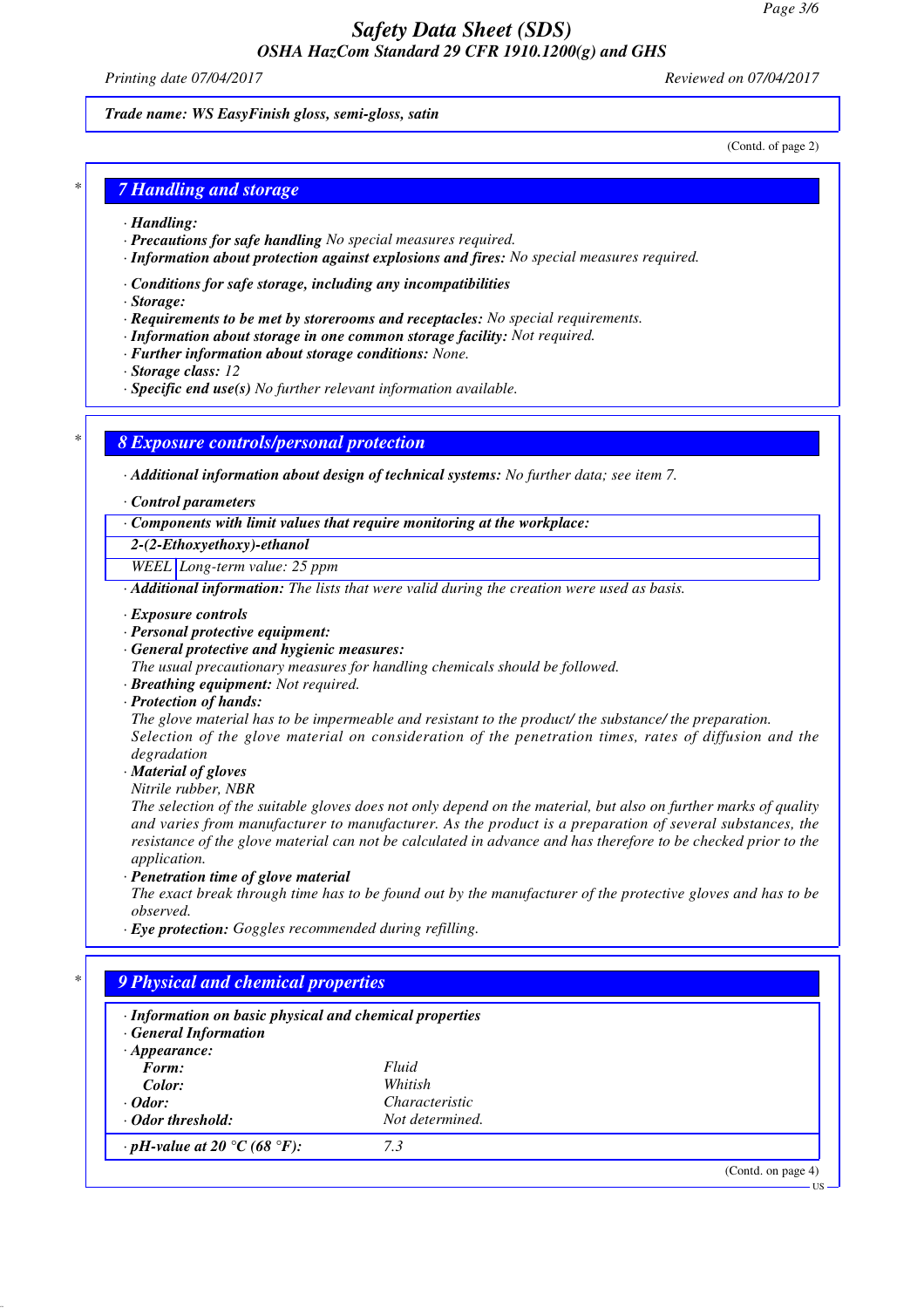*Printing date 07/04/2017 Reviewed on 07/04/2017*

*Trade name: WS EasyFinish gloss, semi-gloss, satin*

|                                                            | (Contd. of page 3)                            |
|------------------------------------------------------------|-----------------------------------------------|
| Change in condition<br><b>Melting point/Melting range:</b> | Undetermined.                                 |
| <b>Boiling point/Boiling range:</b>                        | 100 °C (212 °F)                               |
| · Flash point:                                             | Not applicable.                               |
| · Flammability (solid, gaseous):                           | Not applicable.                               |
| · Ignition temperature:                                    | 190 °C (374 °F)                               |
| · Decomposition temperature:                               | Not determined.                               |
| $\cdot$ Auto igniting:                                     | Product is not selfigniting.                  |
| · Danger of explosion:                                     | Product does not present an explosion hazard. |
| $\cdot$ Lower:                                             | Not determined.                               |
| $\cdot$ Upper:                                             | Not determined.                               |
| $\cdot$ Vapor pressure at 20 °C (68 °F):                   | 23 hPa $(17 \, \text{mm Hg})$                 |
| $\cdot$ Density at 20 °C (68 °F):                          | $1.05$ g/cm <sup>3</sup> (8.762 lbs/gal)      |
| · Relative density                                         | Not determined.                               |
| · Vapor density                                            | Not determined.                               |
| $\cdot$ Evaporation rate                                   | Not determined.                               |
| · Solubility in / Miscibility with                         |                                               |
| Water:                                                     | Not miscible or difficult to mix.             |
| · Partition coefficient (n-octanol/water): Not determined. |                                               |
| · Viscosity:                                               |                                               |
| Dynamic:                                                   | Not determined.                               |
| Kinematic at 20 °C (68 °F):                                | 23 s (DIN 53211/4)                            |
| Organic solvents:                                          | $8.2\%$                                       |
| Water:                                                     | 11.6%                                         |
| <b>VOC</b> content:                                        | 8.2%                                          |
| <b>Solids content:</b>                                     | 31.0%                                         |
| $\cdot$ Other information                                  | No further relevant information available.    |

# *10 Stability and reactivity*

*· Reactivity No further relevant information available.*

- *· Chemical stability*
- *· Thermal decomposition / conditions to be avoided: No decomposition if used according to specifications.*
- *· Possibility of hazardous reactions No dangerous reactions known.*
- *· Conditions to avoid No further relevant information available.*
- *· Incompatible materials: No further relevant information available.*
- *· Hazardous decomposition products: No dangerous decomposition products known.*

# *\* 11 Toxicological information*

*· Information on toxicological effects*

*· Acute toxicity:*

- *· Primary irritant effect:*
- *· on the skin: No irritant effect.*
- *· on the eye: No irritating effect.*
- *· Sensitization: No sensitizing effects known.*

(Contd. on page 5)

US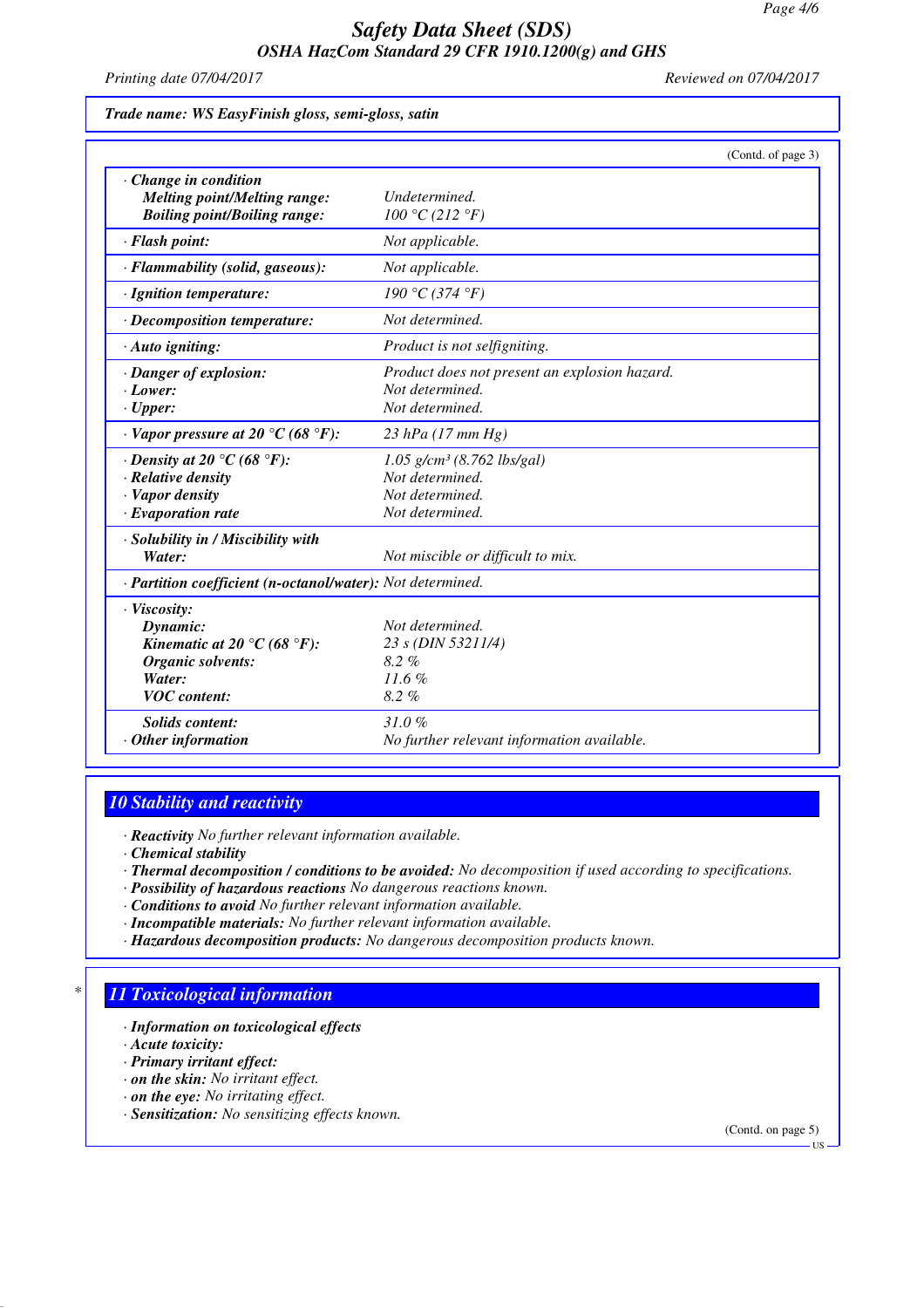#### *Printing date 07/04/2017 Reviewed on 07/04/2017*

#### *Trade name: WS EasyFinish gloss, semi-gloss, satin*

#### *· Additional toxicological information:*

*The product is not subject to classification according to internally approved calculation methods for preparations:*

*When used and handled according to specifications, the product does not have any harmful effects according to our experience and the information provided to us.*

#### *· Carcinogenic categories*

#### *· IARC (International Agency for Research on Cancer)*

*Siliciumdioxid 3* 

#### *· NTP (National Toxicology Program)*

*None of the ingredients is listed.*

### *· OSHA (Occupational Safety & Health Administration)*

*None of the ingredients is listed.*

### *\* 12 Ecological information*

- *· Toxicity*
- *· Aquatic toxicity: No further relevant information available.*
- *· Persistence and degradability No further relevant information available.*
- *· Behavior in environmental systems:*
- *· Bioaccumulative potential No further relevant information available.*
- *· Mobility in soil No further relevant information available.*
- *· Additional ecological information:*
- *· General notes:*
- *Water hazard class 1 (Self-assessment): slightly hazardous for water*

*Do not allow undiluted product or large quantities of it to reach ground water, water course or sewage system.*

- *· Results of PBT and vPvB assessment*
- *· PBT: Not applicable.*
- *· vPvB: Not applicable.*
- *· Other adverse effects No further relevant information available.*

## *\* 13 Disposal considerations*

#### *· Waste treatment methods*

*· Recommendation:*

*After prior treatment product has to be landfilled or incinerated adhering to the regulations pertaining to the disposal of especially hazardous waste.*

- *· Uncleaned packagings:*
- *· Recommendation: Disposal must be made according to official regulations.*

# *\* 14 Transport information*

| $\cdot$ UN-Number<br>· DOT, ADR, ADN, IMDG, IATA               | not regulated |                       |
|----------------------------------------------------------------|---------------|-----------------------|
| $\cdot$ UN proper shipping name<br>· DOT, ADR, ADN, IMDG, IATA | not regulated |                       |
| $\cdot$ Transport hazard class(es)                             |               |                       |
| · DOT, ADR, ADN, IMDG, IATA<br>$\cdot$ Class                   | not regulated |                       |
|                                                                |               | (Contd. on page $6$ ) |